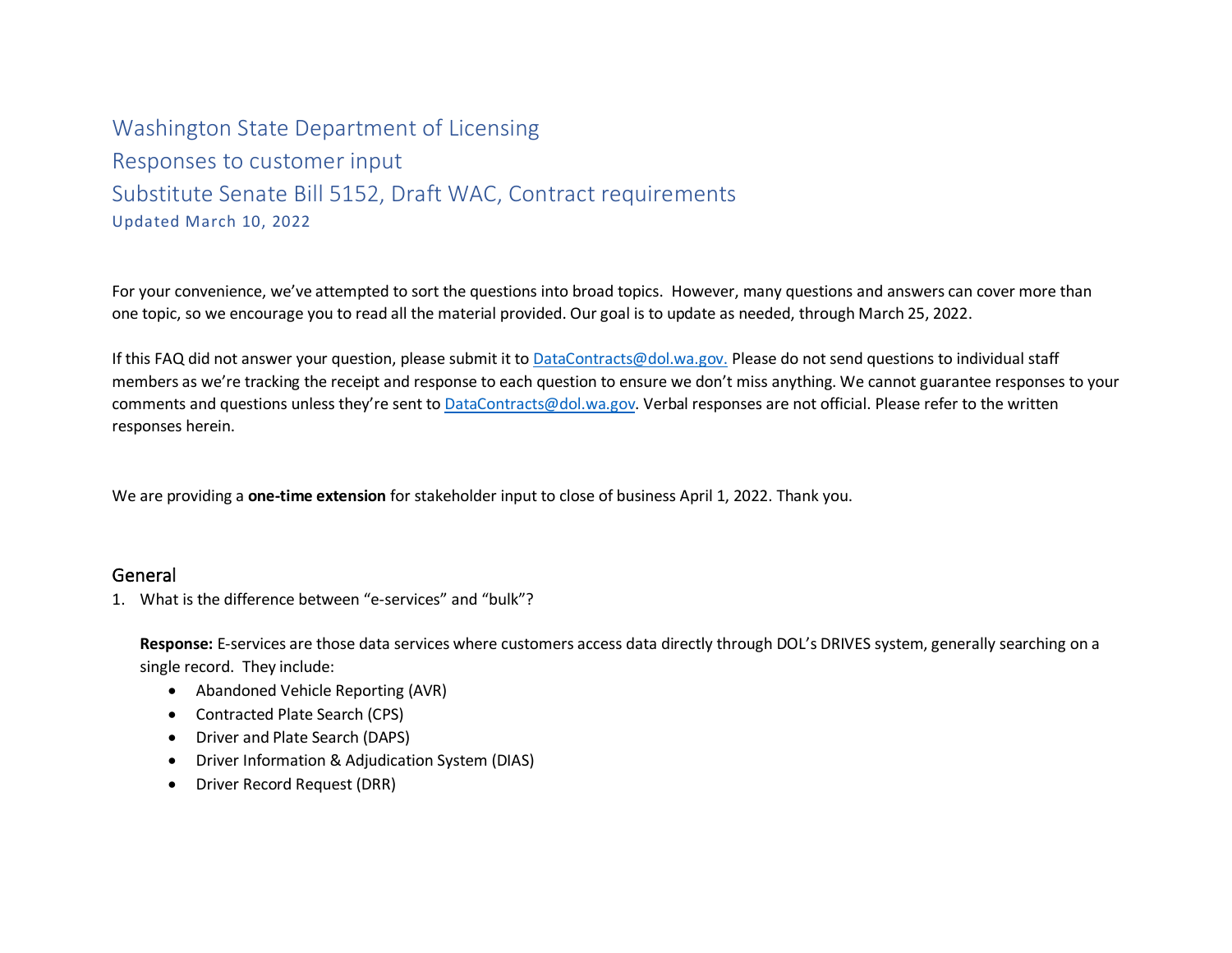Admittedly, the term "bulk" is misleading. We generally refer to "bulk" customers as those who receive volumes of data through our web services or Secure File Transfer Protocol (SFTP) interfaces. We refer to these services as our "bulk" services, because it's through those interfaces where most of our data is accessed. However, we do have a few recipients that are getting a high volume of records through our e-services.

2. How many different types of Data Licensing Statements (DLS) are there?

**Response:** There is a different Data Licensing Statement (DLS) for each type of data service, including:

- Driver and Plate Search
- Driver Record & Monitoring
- Aggregate data (used for unique files)
- Abandoned Vehicle Report e-service
- Contracted Plate Search e-service
- Driver and Plate Search e-services
- Driver & Adjudication e-service
- Driver Record Request e-service
- 3. I noticed that there are several references to "licensee" in the draft Data Sharing Agreement, but I didn't see that term defined in the WAC. Can you clarify how that licensee is different from recipient or requestor?

**Response:** Thank you for pointing that out. The term "licensee" was the word we used to describe Recipients in previous contracts. We have replaced the term "Licensee" with "Recipient" in the contract template. Nice catch!

4. Did I understand from your statement in the Stakeholder Webinar that when personal information is gathered that person must be informed of the access of their information?

**Response:** Currently, in most cases, there is no requirement that we proactively notify someone when their Protected Personal Information is accessed. However, to promote transparency to residents of the state, we will be requiring bulk data recipients to provide the name of the Subrecipients or Customer, and the Permissible Use when they request the record. That way, if asked, we can inform customers exactly how their personal information is being used.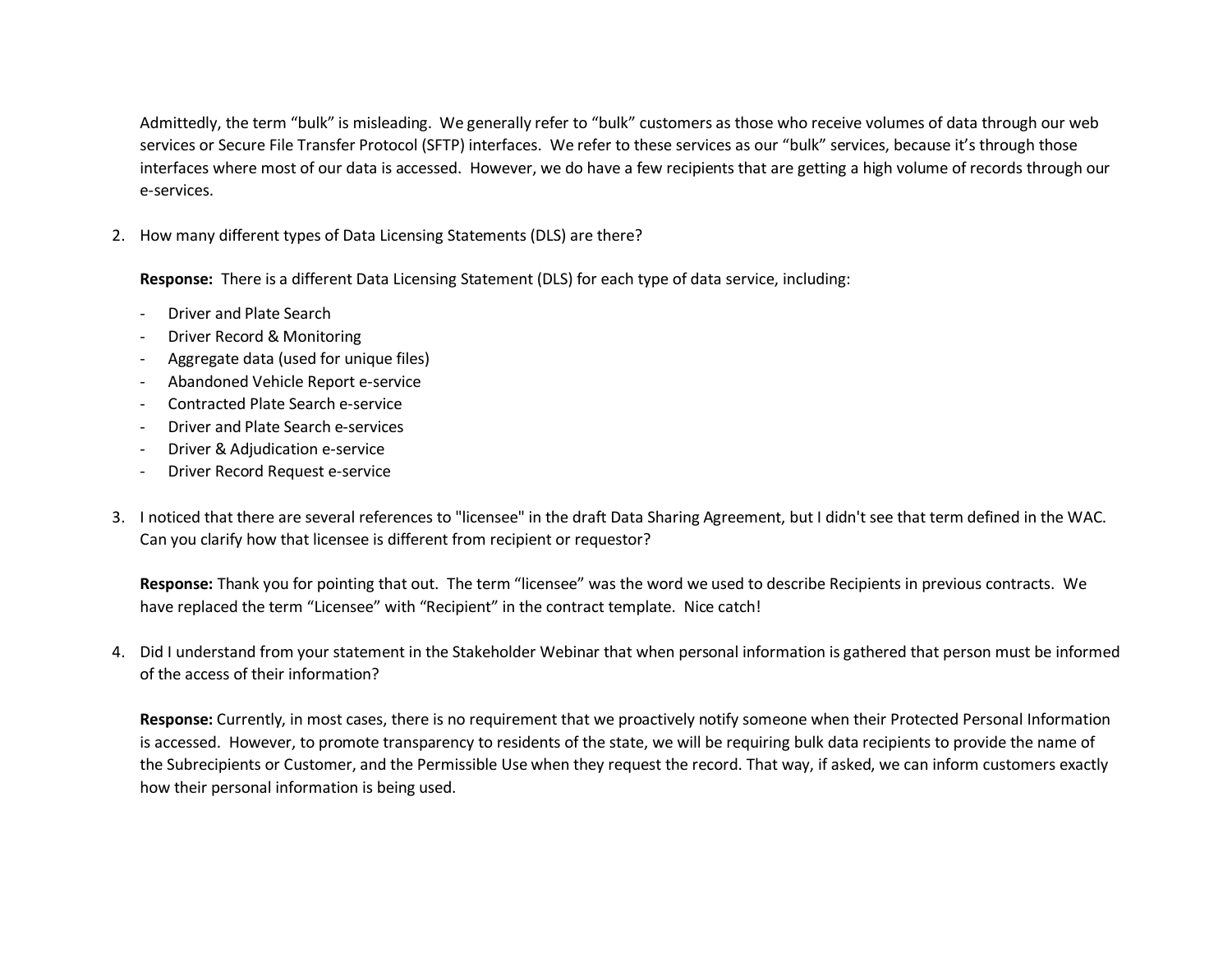Currently, we are not requiring e-service users to provide Subrecipients or Customer, and the Permissible Use information. This is due to current system limitations. However, we anticipate that this will become a requirement in the future.

5. Substitute Senate Bill 5152 authorizes civil penalties of up to \$20,000 per incident. How do you see this penalty being applied?

**Response:** We are currently working on developing the processes and procedures for how penalties will be assessed and will share that information with you when it's available for comment.

6. Can I pay the invoice using a credit card?

**Response:** Unfortunately, no. Our headquarters does not have the capability of processing credit card payments.

7. Can you please speak to timeline for going live/executing the new templates?

**Response:** We are accepting stakeholder input through March 4, 2022. After that, we plan to finalize the contract template.

Current recipients will need to submit a new/updated application. We will use the information in the application to develop the contract with that recipient. We will begin accepting applications this spring.

If all goes well, we plan to start issuing the new contracts this summer, with an effective date of November 1, 2022.

8. For those who could not attend the webinar when would the video be available to see?

**Response:** Unfortunately, the webinar recordings are too big to send out via email. We'll be posting links to the webinars and this FAQ to our rulemaking website at https://www.dol.wa.gov/about/rules.html. We're hoping the webinars will be posted in the next few days.

9. For Section 12, *Permissible Use*, of the draft contract template, the 4th paragraph - motor vehicle record purchasers retain and use older data (for legal purposes).

**Response:** It is not clear what is meant by "legal purposes". Generally, DOL expects:

- For *governmental entities* you follow your approved records retentions schedules.
- For *private sector entities*, you retain the record long enough to fulfill the permissible use for which it was requested. Example:
	- If you requested a driving record to determine if someone is eligible to driver on your business' behalf, once that decision is made, the record should be destroyed. However, if there is a law that requires the retention of the record for a specific timeframe, such as for Commercial Driver Licenses, you should follow the law.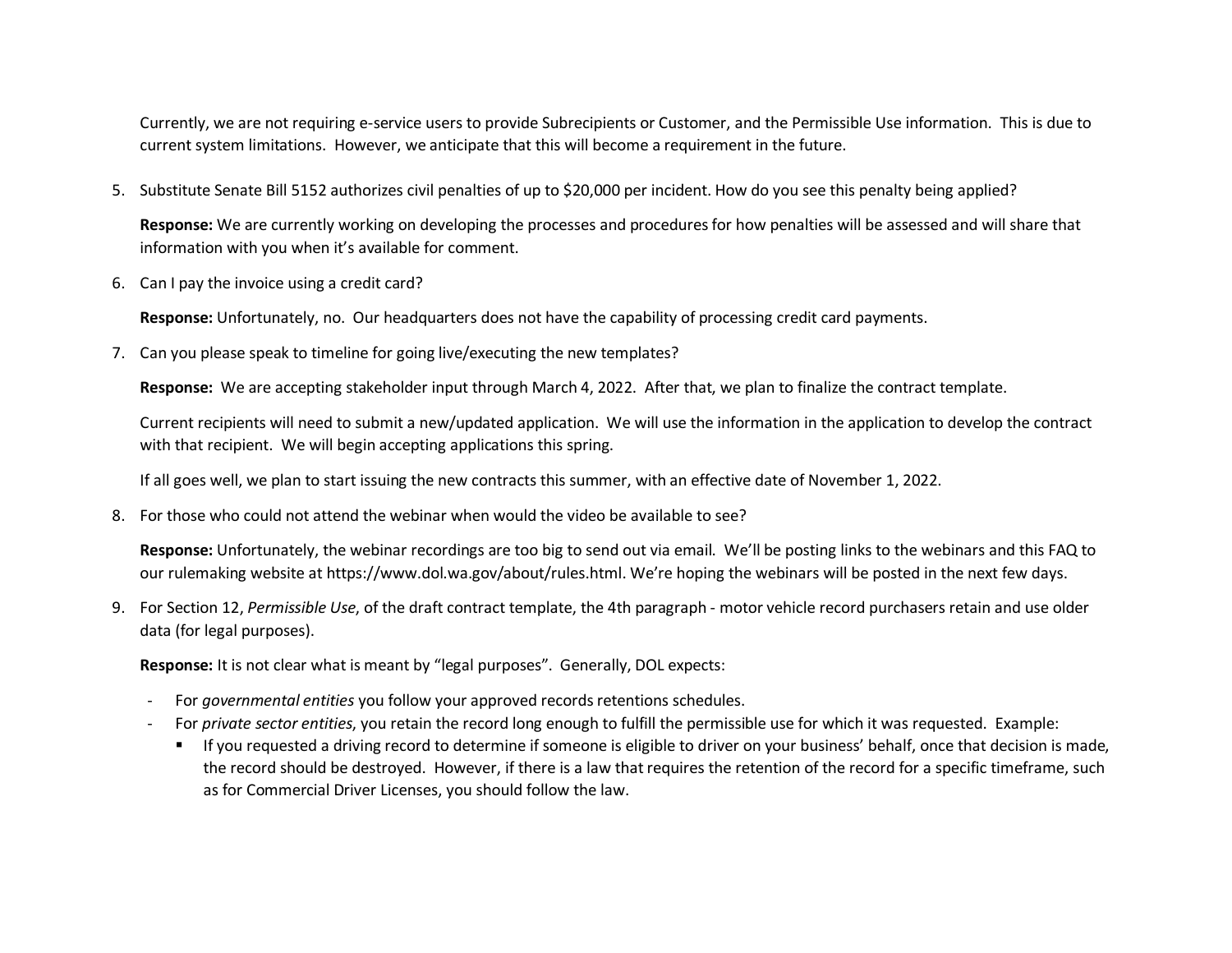- If you requested the vehicle owner record for the purposes of collecting a private tolling fee, you may retain the information throughout the collection process, then it must be destroyed.
- 10. For Section 12, *Permissible Use*, of the draft contract template, the last paragraph this appears to apply to driver license data. Vehicle owner data can be used for more than one purpose.

**Response:** To the contrary, the paragraph applies to both vehicle and driver Protected Personal Information.

The general requirement is for the record to be requested each time a new permissible use is identified, and not for the information to be reused for multiple purposes. The reasoning for this is that vehicle ownership can change between the time the data was pulled for the original permissible use and any subsequent use.

Sending a tolling or parking violation to the incorrect owner of the vehicle at the time of the violations is considered a misuse of Protected Personal Information and can be subject to penalties.

#### 11. NEW  $3/4/22$  – What is CAT 3 and CAT 4 data?

**Response:** Data classifications are established by the Office of the Chief Information Officer, as part of the IT Security Standards that any Recipient must comply with to receive Protected Personal Information. See OCIO 141.10 [\(https://ocio.wa.gov/policies/141-securing](https://ocio.wa.gov/policies/141-securing-information-technology-assets/14110-securing-information-technology-assets)[information-technology-assets/14110-securing-information-technology-assets\)](https://ocio.wa.gov/policies/141-securing-information-technology-assets/14110-securing-information-technology-assets). Specifically:

Category 3 – Confidential Information

- Confidential information is information that is specifically protected from either release or disclosure by law. This includes, but is not limited to:
	- a. Personal information as defined in RCW 42.56.590 and RCW 19.255.10.
	- b. Information about public employees as defined in RCW 42.56.250.
	- c. Lists of individuals for commercial purposes as defined in RCW 42.56.070 (8).
	- d. Information about the infrastructure and security of computer and telecommunication networks as defined in RCW 42.56.420.

#### Category 4 – Confidential Information Requiring Special Handling

Confidential information requiring special handling is information that is specifically protected from disclosure by law and for which:

- a. Especially strict handling requirements are dictated, such as by statutes, regulations, or agreements.
- b. Serious consequences could arise from unauthorized disclosure, such as threats to health and safety, or legal sanctions.

12. NEW  $3/3/22$  – What is the definition of a commercial data broker?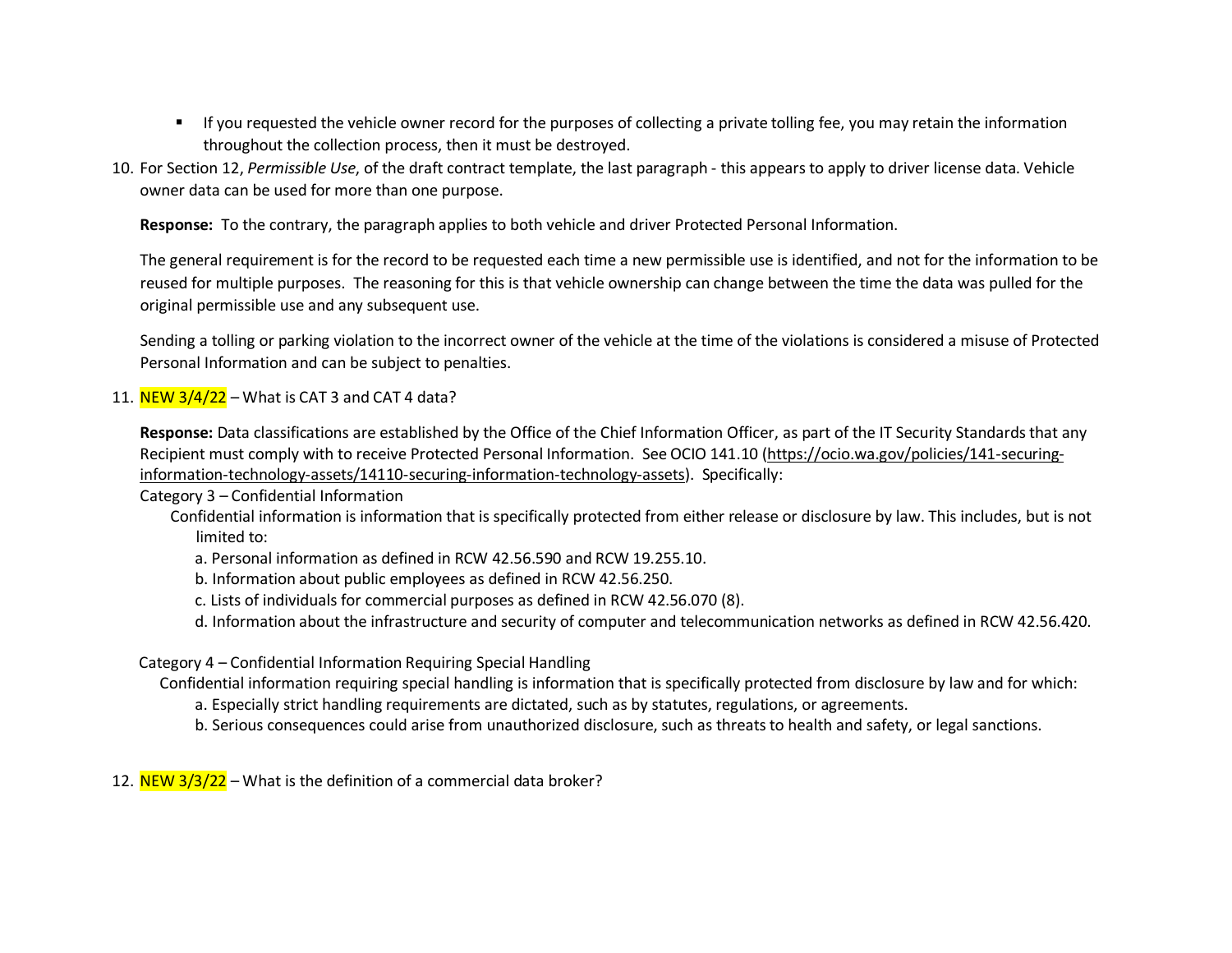**Response:** DOL is not adopting a specific definition of a commercial data broker for use in the WAC and contract template; however, we use the term internally. The general definition is: a data broker is a [company](https://en.wikipedia.org/wiki/Company) that specializes in collecting [information](https://en.wikipedia.org/wiki/Personal_data) from [public and private](https://en.wikipedia.org/wiki/Public_records)  [sources,](https://en.wikipedia.org/wiki/Public_records) and selling or licensing such information to third parties for a variety of uses.

## Cyber Liability Insurance (CLI)

1. Regarding insurance requirements for WA State Agencies - Will the DSA template be tailored for interagency DSA agreements where the WA State Agency is covered under the WA State Self Insurance Liability Account or the Alliant Property Insurance Program?

**Response:** The requirement will apply regardless if the Recipient purchases the coverage or is self-insured.

2. Regarding cyber and waiver of subrogation, can we assume that best practices for this type of coverage will be used when the requirements are put out there?

**Response:** The requirement for the waiver of subrogation has been taken out of the current draft requirement.

3. Will Cyber Liability Insurance be a requirement (assuming there are no mitigating circumstances) for state/local agencies (law enforcement, specifically)?

**Response:** We are developing a scaled approach to the Cyber Liability Insurance. Cyber Liability Insurance will be required based on the number of records you receive, regardless of how you access the data (e-service or through a bulk interface). Most Recipients will not be required to have Cyber Liability Insurance because they do not access enough records.

4. For the Cyber Insurance do you have a singular agency in mind, or would we have to find an agent that handles this type of insurance?

**Response:** Recipients are responsible for choosing the carrier they purchase the Cyber Liability Insurance from. Insurance carriers must meet the minimum requirement outlined in the contract clause.

5. We are a small state agency and have cyber insurance, but it does not name DOL. Is proof that we have cyber insurance enough?

**Response:** At currently drafted, there will be requirement to have DOL named as an additional insured.

6. Can you tell me if government agencies are going to be required to carry insurance?

**Response:** All recipients are required to be self-insured or have Commercial General Liability Insurance. Most entities receiving Protected Personal Information, will not be required to have Cyber Liability Insurance. The amount of the coverage will be dependent on the number of records you access.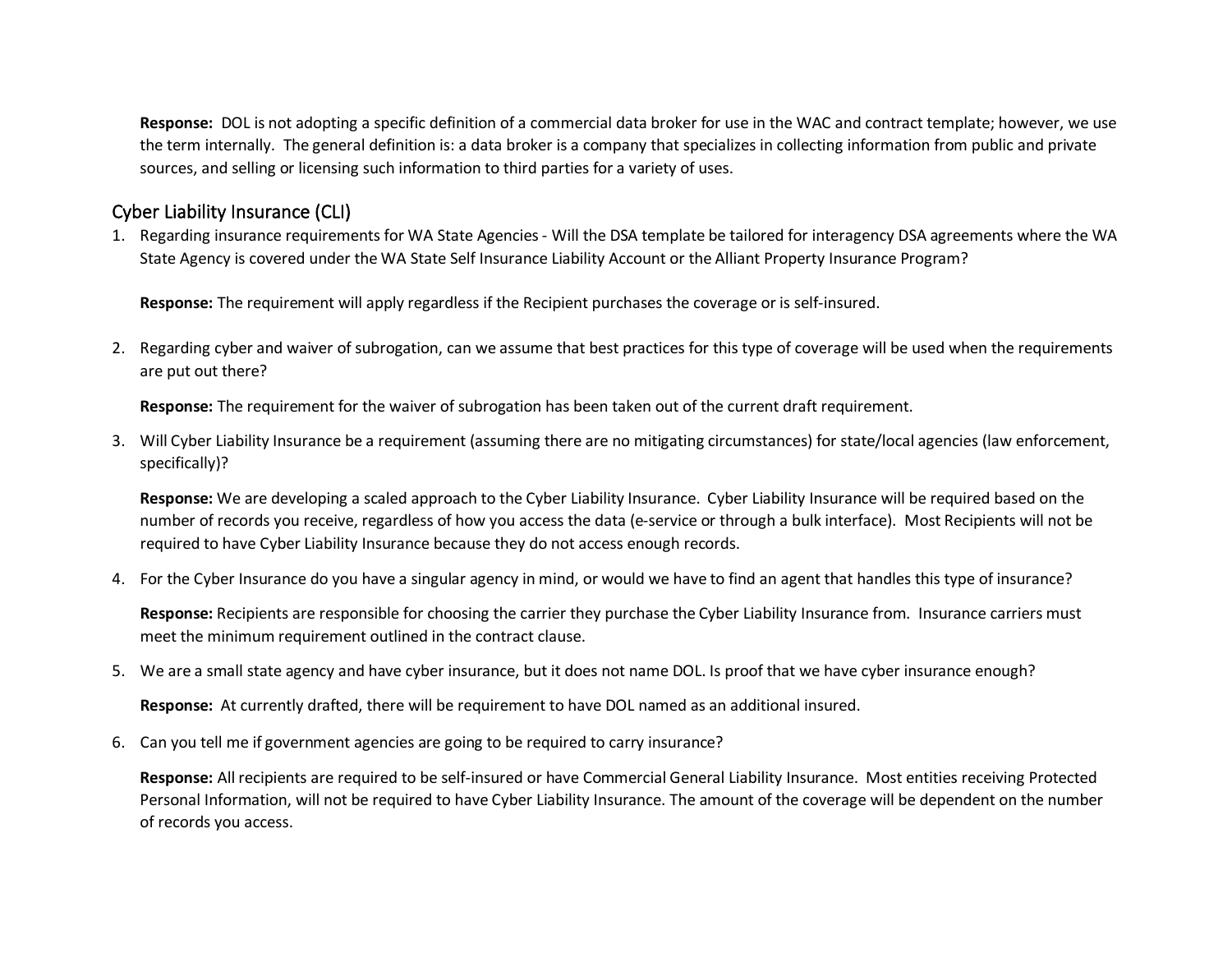7. We are trying to determine what reason DOL is requesting that we provide insurance naming DOL as an additional insured. Currently, we have insurance that meets all of the listed requirements; however it is unclear why we are being required to add the state as an additional insured. I need to be able to explain this to our insurance company.

**Response:** We are asking to be included as a named insured because in the event there was a data incident, from the data recipient's system for which they were liable for, and the DOL were to be named in a lawsuit, the data recipient's insurance policy should respond for the DOL as the additional named insured.

8. My business only requests a few records per year. Will we be required to have the Cyber Liability Insurance?

**Response:** The Cyber Liability Insurance requirements is based on the number of records you have. The current proposal is if you are storing less than 5,249 people's records, you would not be required to have insurance. If you are storing more than that, the requirement is based on the following sliding scale:

- Greater than one million persons: \$100,000,000
- $-$  500,001 1,000,000 persons: \$50,000,000
- $-$  250,001 500,000 persons: \$25,000,000
- $-100,001 250,000$  persons: \$15,000,000
- 50,001 100,000 persons: \$5,000,000
- 5,250 50,000 persons: \$1,000,000
- 1 5,249 persons: No CLI required

The scale above is the DRAFT scale we're considering. We've sent this to all stakeholders and requesting input by close of business March 4, 2022. DOL executive management will have to approve any Cyber Liability Insurance requirements.

9. We are a governmental entity. Will we be required to have the Cyber Liability Insurance?

**Response:** Possibly. The requirement is not based on what type of entity you are (private or public sectors), but on how many records containing Protected Personal Information you have. See Question #8 for how much insurance may be required.

10.  $NEW$  3/4/22 – Are Subrecipients required to carry cyber liability insurance?

**Response:** DOL is not planning to require Recipients to pass on the CLI requirements to Subrecipients. That decision is up to the Recipient. However, if there is a breach, DOL will hold the Recipient accountable for the actions of its Subrecipients.

11. NEW 3/10/22 – Is this cyber liability insurance for only the DAPS program or is it for all DOL records through ACCESS?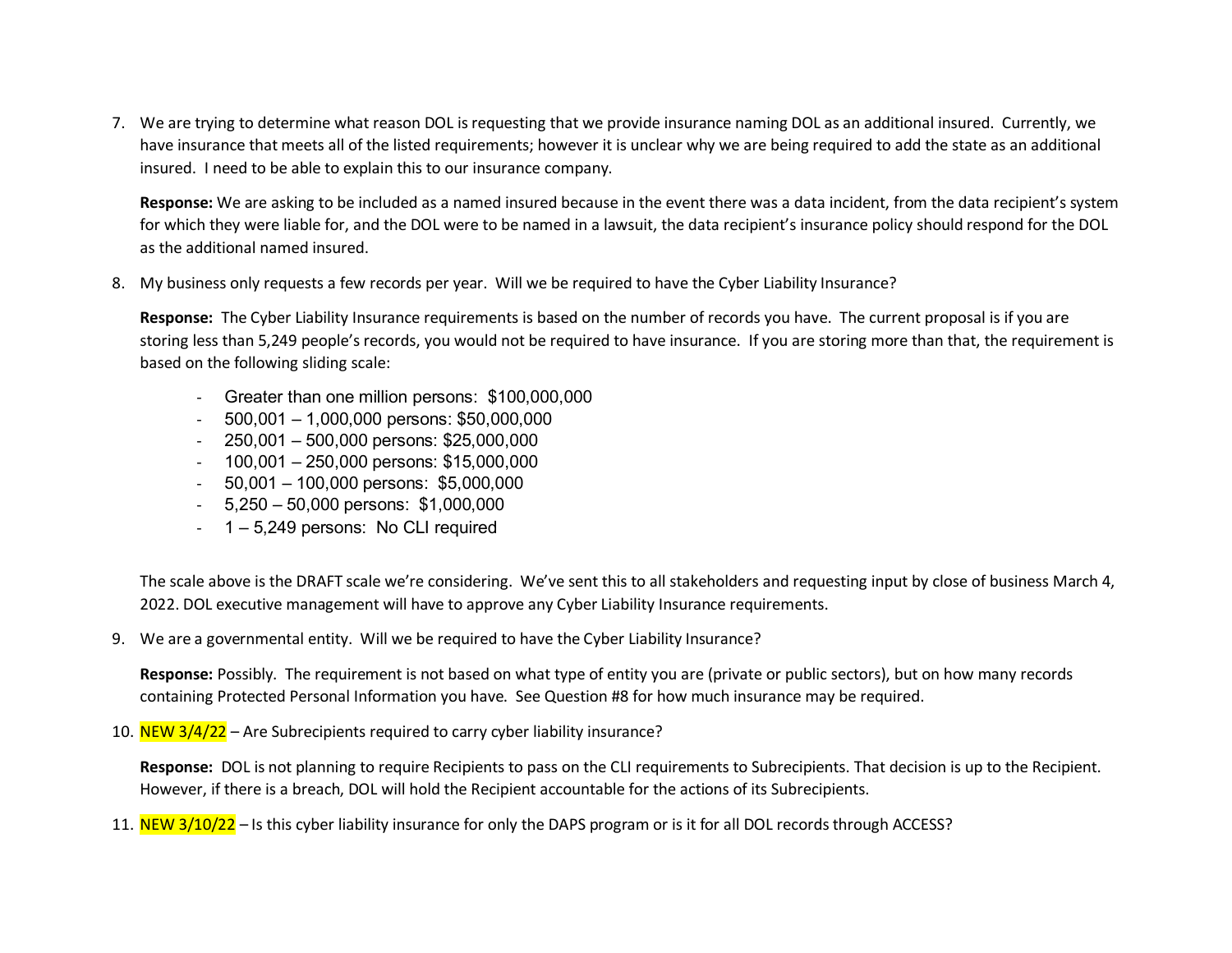**Response:** We will not be requiring the cyber liability insurance for data received through the Washington State Patrol's Access Switch. It's only for records you receive directly from DOL through, including e-services such as Driver and Plate Search (DAPS).

12. NEW  $3/10/22$  – How can I reduce the amount of cyber liability insurance I have to carry?

**Response:** There may be a few ways:

- Since the amount of insurance is based on how many unique records you keep in your system(s), regularly deleting the Protected Personal Information once it is no longer needed will reduce the number of unique records you hold, and thus could reduce the amount of insurance you'll be required to carry.
- DOL is also considering other mitigating factors and have asked stakeholders what kinds of things we should consider. To date, we have received no input.
- 13. NEW  $3/10/22$  What if my insurance carrier won't give me a policy for the entire amount?

**Response:** Cyber insurance can also be purchased in layers. For example, you may purchase a primary policy and your insurance broker can find a carrier to insure at a level excess of the primary policy. This is done to spread the risk among different carriers. The cost of excess insurance policies is typically less than the primary policy.

14. NEW 3/10/22 - We would like to know under what existing law DOL has the authority to determine the types of insurance serviced entities carry and in what amounts.

**Response**: There is no existing law, DOL is seeking to protect our customer's data by virtue of a cyber liability insurance policy.

15. NEW 3/10/22 – For e-services such as DRR, the data is housed by DOL, not by the service entity requesting the information. We are only liable for the information we receive from DOL once the request is acknowledged, and once the information comes to us.

**Response**: Agreed.

16. NEW 3/10/22 – We already carry cyber liability insurance that meets the proposed requirements of Section 19. However, the intent and scope of our insurance is to cover the losses incurred when *our* data systems are jeopardized or breached in some way; or if *our* data is compromised. Our cyber liability policy limits are governed by the attached document from Alliant, who manages the largest public entity pooling placement in the world. Our member liability limit is \$2M in the aggregate. Based upon the fact that cyber liability policies are becoming harder to obtain, and we already have the highest public pool limits of liability in the market – we believe the limits proposed in the table in the draft clause will be very burdensome to many of the entities who rely upon DOL for its services. We also believe many won't qualify for the limits proposed, let alone be able to afford the premiums.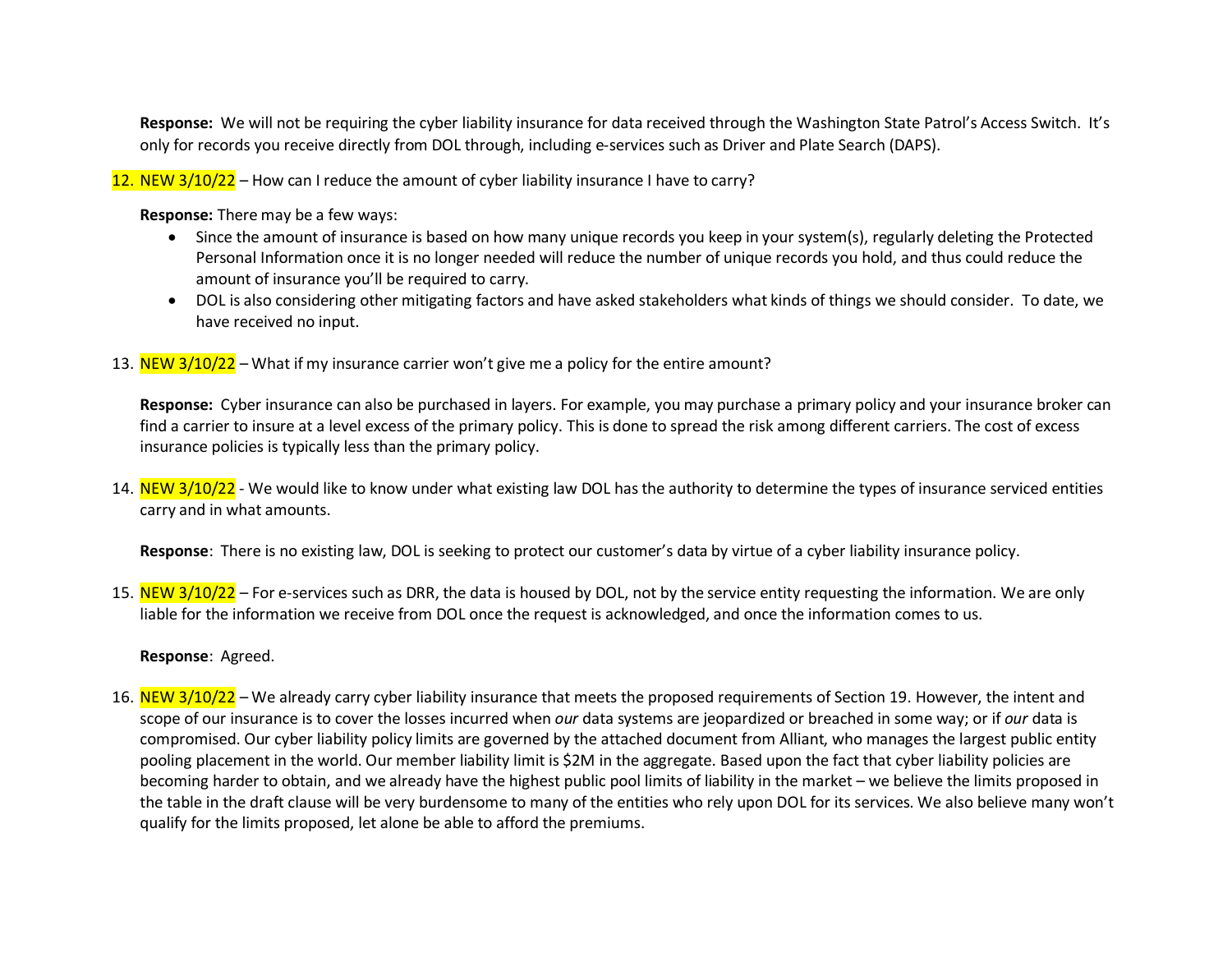**Response**: DOL is seeking coverage for when Protected Personal Information is in your systems and there is a breach. Most of the data recipients fall under the 5,250 records and will not require cyber liability insurance. There are also mechanisms in place to reduce the required limits based on factors that reduce overall risk. If data recipients employ these various mitigating strategies, policy values can be reduced. We understand the challenging market for insurance right now, but we also understand the reasons for it. Cybercrime is on the rise and protecting our customer's data is of paramount importance.

17. NEW 3/10/22 – The requirement for entities to name the state of Washington as an additional insured is not an industry norm, nor do most commercial insurance providers practice this for professional liabilities. We already provide certificate of insurance (COI) on an annual basis to other Washington agencies. We do not name the state or other state agencies as an additional insured on the COI.

**Response**: While additional insured is something we have asked for; we not sure we will be successful here in being named as an additional named insured for reasons such as you explained. That's why we're asking for feedback from stakeholders.

### E-Services – AVR, CPS, DAPS, DIAS, DRR

1. How can I get a copy of an e-services usage reports?

**Response:** DAPS is the only e-services that has a usage report available. Both the administrators and managers can access it. None of the other e-services has that reporting functionality. However, we're working with our IT department to add that reporting functionality. Due to limited staffing resources and a backlog of work, this functionality likely won't be added for near term. You can request an e-service user report by emailing us a[t DataServices@dol.wa.gov.](mailto:DataServices@dol.wa.gov)

2. Will there be a field for us to enter permissible use and subrecipient information within DAPS?

**Response:** Currently, we are not requiring e-service customers to enter Subrecipient names and permissible uses. However, we anticipate that this will be a requirement in the future.

3. The obligations and restrictions in the draft Data Licensing Agreement are mainly centered around Protected Personal Information. Based on the definitions for identity information and personal information, it appears that Contracted Plate Search does not provide data that includes Protected Personal Information. Agree?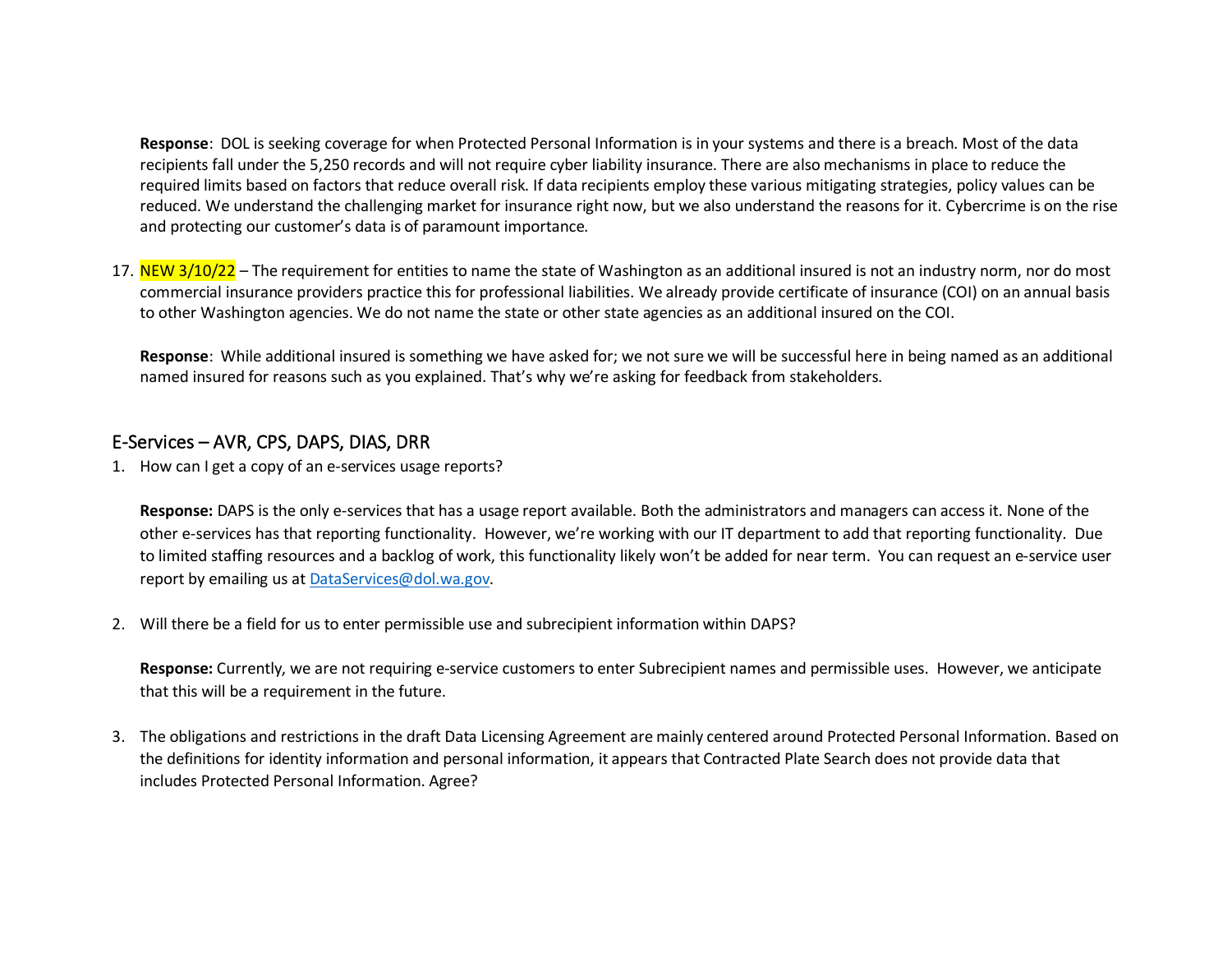**Response:** Disagree. CPS provides the names and addresses of vehicle and vessel owners. Under state law, and DOL policy, name and address are considered personal information, and as a result are included in the definition of Protected Personal Information.

4. We used to get information when someone was deceased in Contracted Plate Search. Will we get that information again?

**Response:** Currently death data is not associated with vehicle or vessel records. Pursuant to DOL's current contract with the Department of Health for death data, we can only use that information to update driver and disabled parking records. We do not anticipate that CPS will include death information in the future.

5. During a claim investigation Contracted Plate Search information about registered owners and vehicle identification becomes part of the claim file. During the life of the file there may be litigation and it is necessary to provide the claim file to legal counsel. Will defense or coverage counsel be considered a subrecipient?

**Response:** Yes. Anyone who gets Protected Personal Information passed down to them is considered a Subrecipient.

6. Is law enforcement still altering records in DAPS?

**Response:** DAPS is a search engine for identify and vehicle ownership information only. Driver and vehicle records cannot be altered in DAPS. If a law enforcement agency needs information beyond what is provided in DAPS, it can make a request through the NextRequest portal at [https://www.dol.wa.gov/about/howtorequest.html.](https://www.dol.wa.gov/about/howtorequest.html)

7. As a wrecking yard we receive Junk Vehicle Affidavits that we must check the VIN thru E-Services and see if there is a Legal Owner on the vehicle, if there is a Legal Owner and it is not on the Junk Vehicle Affidavit, we usually turn the vehicle away. Customer state that Law enforcement did not give them a Legal Owner so how are they supposed to get the Legal Owner information?

**Response:** See [RCW 46.55.100.](https://app.leg.wa.gov/rcw/default.aspx?cite=46.55.100) In Washington, law enforcement agencies make legal owner information available to a registered tow truck operator when a vehicle is impounded. Further, following submittal of an abandoned vehicle report, the department provides the registered tow truck operator with owner information. The registered tow truck operator can provide you, the wrecking yard, with the needed information.

8. Related to Junk vehicles, when you say owner which owner are you talking about? The property owner or the junk vehicle owner?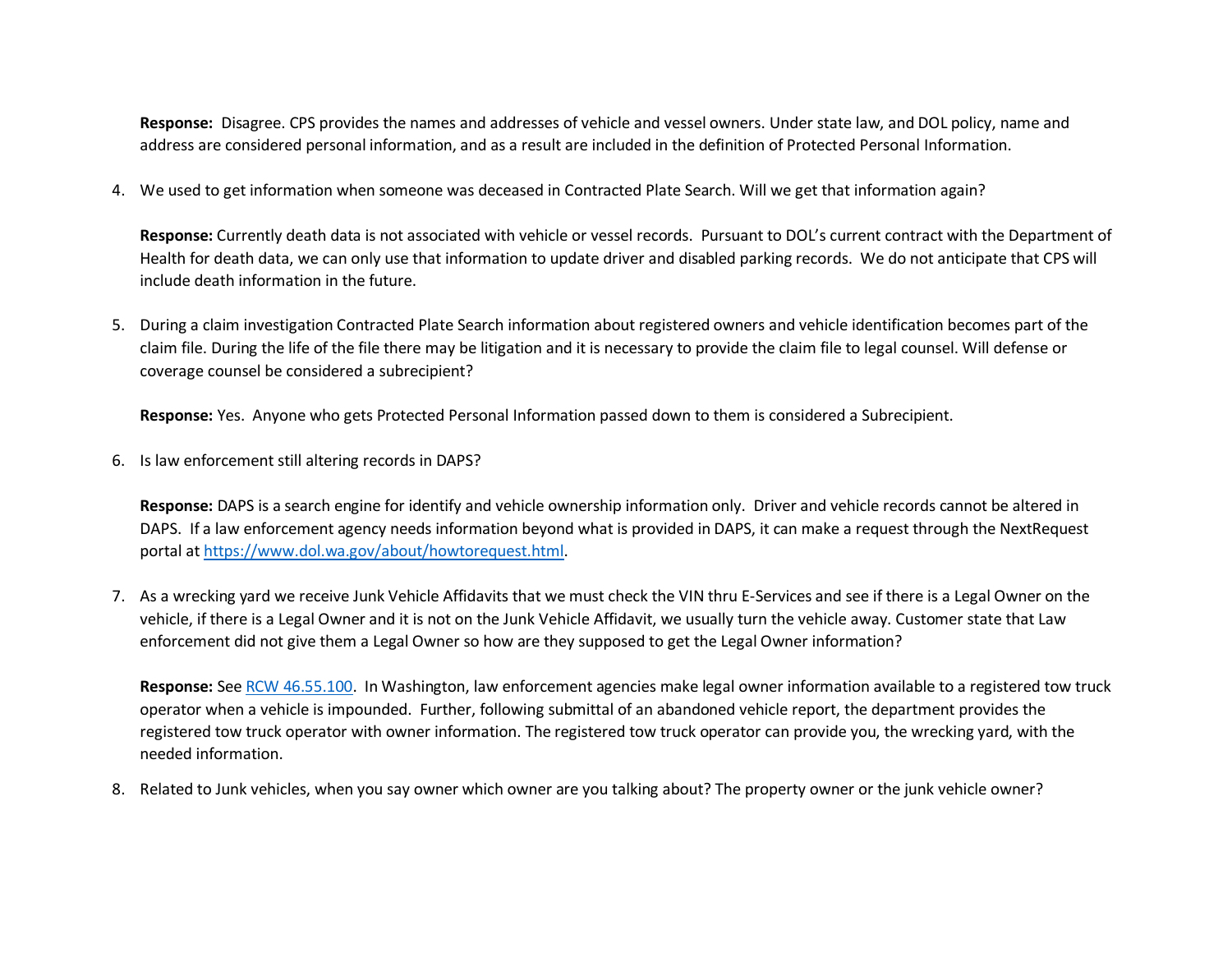**Response:** Vehicle owner, as the law authorizes who we can give vehicle owner information to, and for what purpose. Unfortunately, the law does not explicitly authorize DOL to give vehicle owner information to wrecking/scraping companies. Therefore, those entities must either have written consent from the vehicle owner or get the information from someone authorized to access the vehicle owner information such as law enforcement or the tow truck operator.

9. I am a process server, the reason I use the site is to locate a physical address for the defendant. Most of the time people have their vehicle registered to a PO Box address, is there a change that can take place that allows process servers to view physical address? Most of the time this is to locate them over a complaint for damages stemming from auto accidents.

**Response:** We can only provide Protected Personal Information as authorized in state and federal law. State law requires that where both a mailing address and residence address are recorded, DOL only releases the mailing address. Our data services are programmed not to provide residential address when there's a mailing address on record.

However, you can request the residential address through a public disclosure request through the NextRequest portal at [https://www.dol.wa.gov/about/howtorequest.html.](https://www.dol.wa.gov/about/howtorequest.html)

10. For the DRIVE records "consent" requirement, do you mean consent from the person who is being queried in the DOL system? or does this not count for e-Services (DAPS/DIAS)?

**Response:** Washington law requires that an employer or volunteer organization get the signed consent of the employee/prospective employee, or volunteer prior to requesting the driving record.

DAPS does not contain driver record (including violations, citations) information; it is limited to identity information. DIAS is not supposed to be used for employment or volunteer organizations purposes. It is intended only for the use of governmental entities, mainly courts, to fulfill the functions of their jobs. Therefore, consent is not required for records pulled from DIAS. However, if you are using DIAS for employment or volunteer organization purposes, please contact DataServices@dol.wa.gov to request access to the Driver Record Request system.

11. As a small user for Contracted Plate Search queries, we make just a couple of queries per month, so our invoices are very small. Can our agency be billed quarterly or yearly, instead of monthly?

**Response:** For governmental entities, we can adjust billing frequency. Please contac[t DataServices@dol.wa.gov.](mailto:DataServices@dol.wa.gov)

12. If you can clarify for me, please, my group of 3 to 4 officers uses DAPS for plate search only however we request registered owner information approximately 8-10,000 times a year. Does that mean we are subject to thousands of dollars' worth of audits?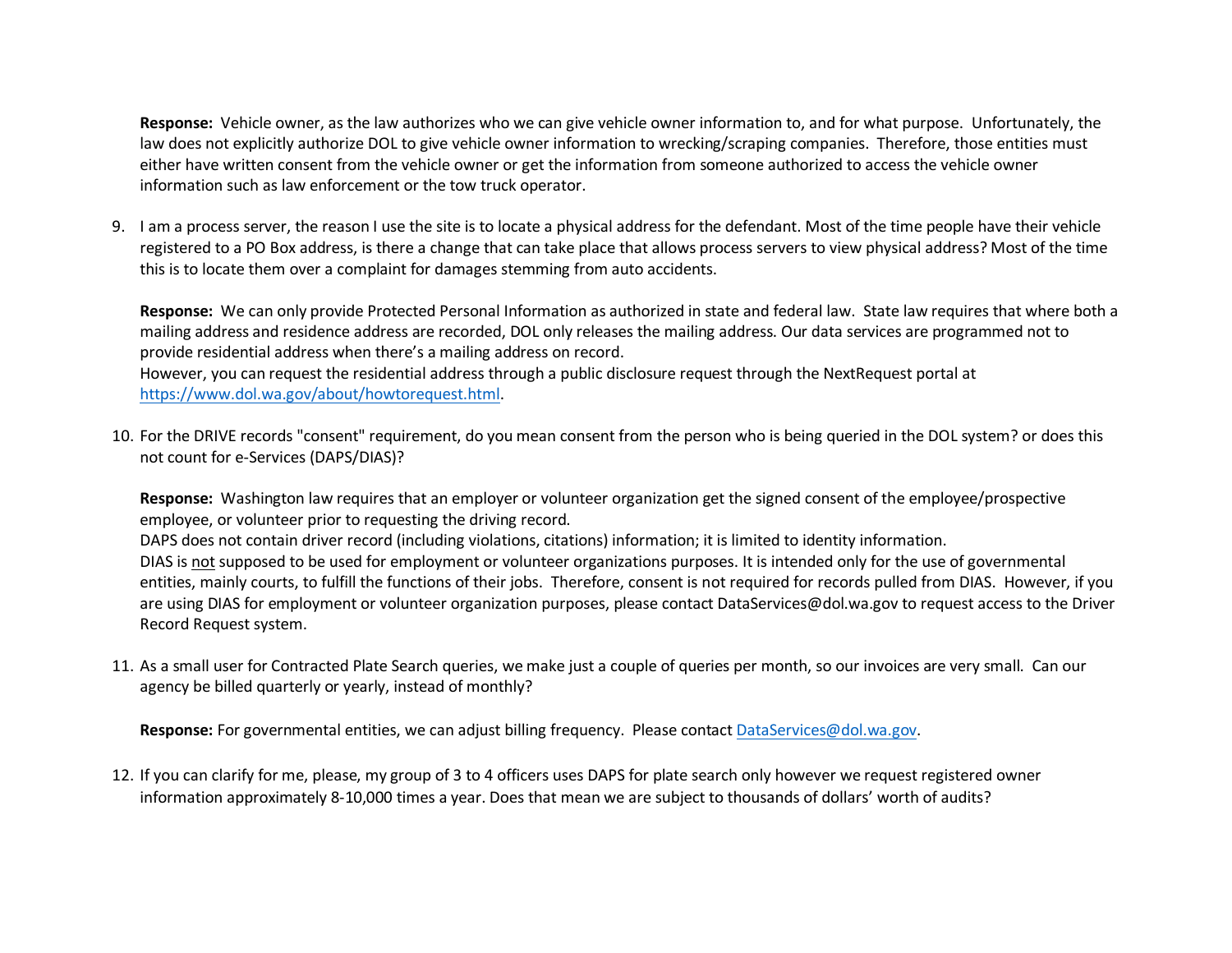**Response:** DOL reserves the right to audit any entity accessing Protected Personal Information. For e-services, our efforts are focused on the Annual Statement of Compliance, and not on performing full audits. The likelihood of an entity accessing an e-service having to go through a full audit is very small.

13. We use DAPS to pull records for law enforcement cases, and send information via bulletins, and email (encrypted). The data is kept per retention policies. How long are we to keep the records?

**Response:** There is no issue when your policies and practices are based on current guidance in the Law Enforcement Records Retention Schedule published by the WA Secretary of State. See https://www.sos.wa.gov/ assets/archives/recordsmanagement/law-enforcement[records-retention-schedule-v.8.0-\(february-2022\).pdf](https://www.sos.wa.gov/_assets/archives/recordsmanagement/law-enforcement-records-retention-schedule-v.8.0-(february-2022).pdf)

Law enforcement entities are authorized to share the Protected Personal Information they access through DAPS. Your use of encrypted emails is a great way to ensure that the Protected Personal Information is protected. We expect that all governmental entities follow their approved records retention schedules for how long to keep the data.

14. The annual audit for DIAS is usually in July, correct?

**Response:** Yes, the Annual Statement of Compliance is typically due in July. The schedule may change based on our workload and available resources.

15. Through DRIVES, DAPS and DIAS, can law enforcement access DOL driver and vehicle customer information using their DOL business account to bypass DOL administrative oversight and avoid ACCESS CHRI system security controls?

**Response:** No, DOL knows how authorized users access DAPS and DIAS and DOL provides administrative oversight of those systems. DOL does not administer ACCESS CHRI and cannot speak to controls in place for users of that system.

#### Vehicle Owner Information

1. Is vehicle lienholder information personal or private?

**Response:** It is considered Protected Personal Information.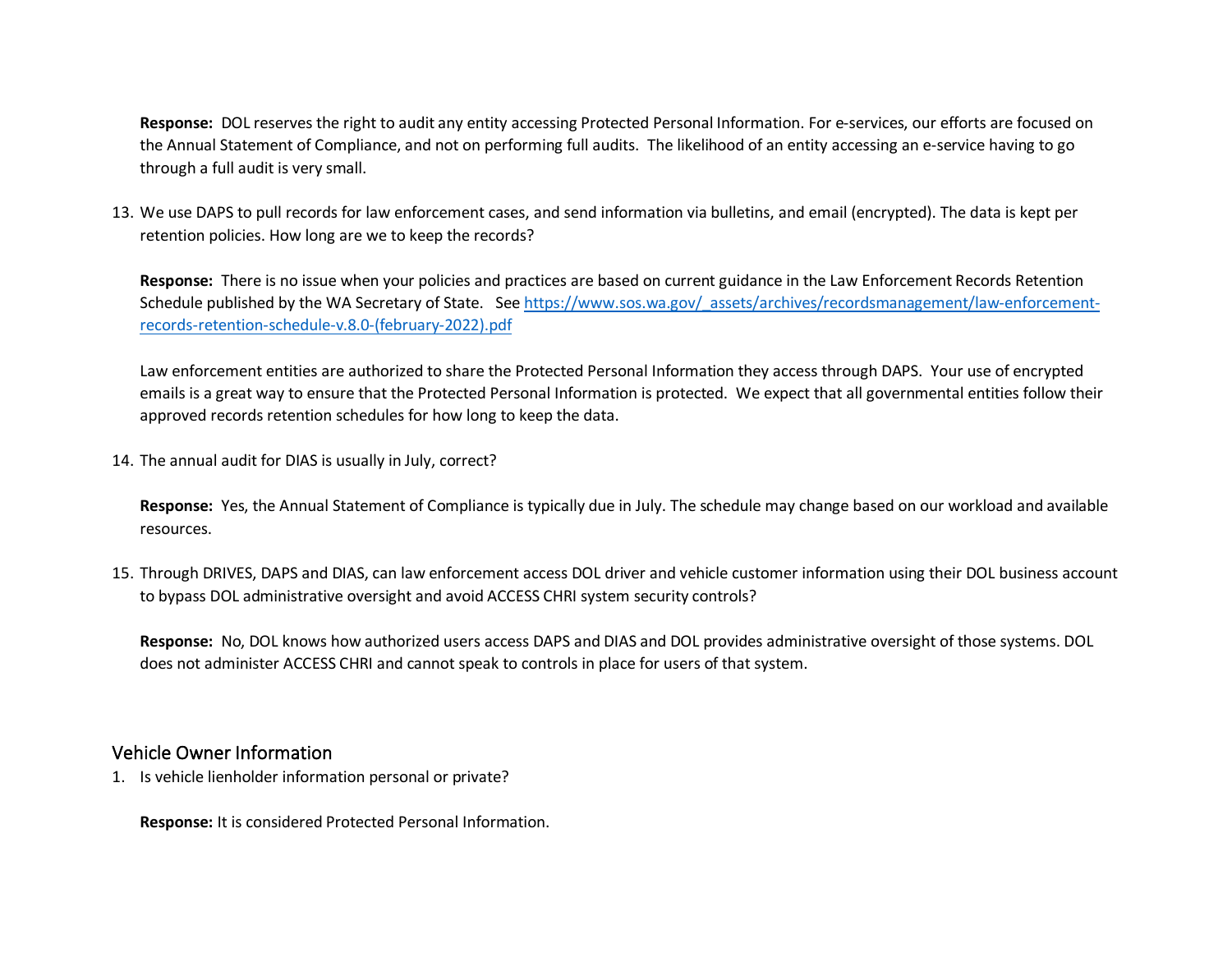### Driving Records, Monitoring, Consent New 3/10/22

1. NEW  $3/10/22$  – As a requester for an Employer will we be given a contract?

**Response:** Whether an entity gets a contract with DOL for data depends on many factors including, but not limited to, if they meet our contracts requirements (such as the Privacy Requirements), if they have the technical expertise to work with our IT staff, the volume of data they anticipate requesting, and the permissible use they're requesting.

At the time, however, due to limited IT staff, DOL is not currently contracting with new Recipients for bulk data. In those cases, we will try to refer the applicant to a Recipient that already has access to our Driver Record/Monitoring web service. We are working to have this situation resolved by 2023.

## Compliance New 3/10/22

1. NEW 3/10/22 – Question about Slide/page 7, Compliance, of the webinar presentation: Is there any consideration being given to having an itemized invoice option? Or perhaps an itemized list available upon request?

When we've had issues with discrepancies in the past, we have been unable to identify which user was at fault for corrective action.

**Response:** Upon request we can provide an itemization of the invoice.

2. NEW 3/10/22 – The audit invoicing in the "5 figure" range, does that mean a Recipient will be paying \$10,000 or more for DOL to perform an audit on the roughly 20 inquiries I have into registered vessel owners each year?

**Response:** DOL does reserve the right to audit any entity receiving Protected Personal Information. Bulk data users are audited on a riskbased schedule, typically every 2-4 years, and it is these audits that typically run in the 4 to 5 figure range. The actual cost of the audits depends on the size and complexity of the organization and its IT systems, along with other factors.

For e-services, most users are only being asked to provide an Annual Statement of Compliance. However, should DOL feel that Protected Personal Information is at risk (e.g., due to a data breach), DOL may exercise its option to audit.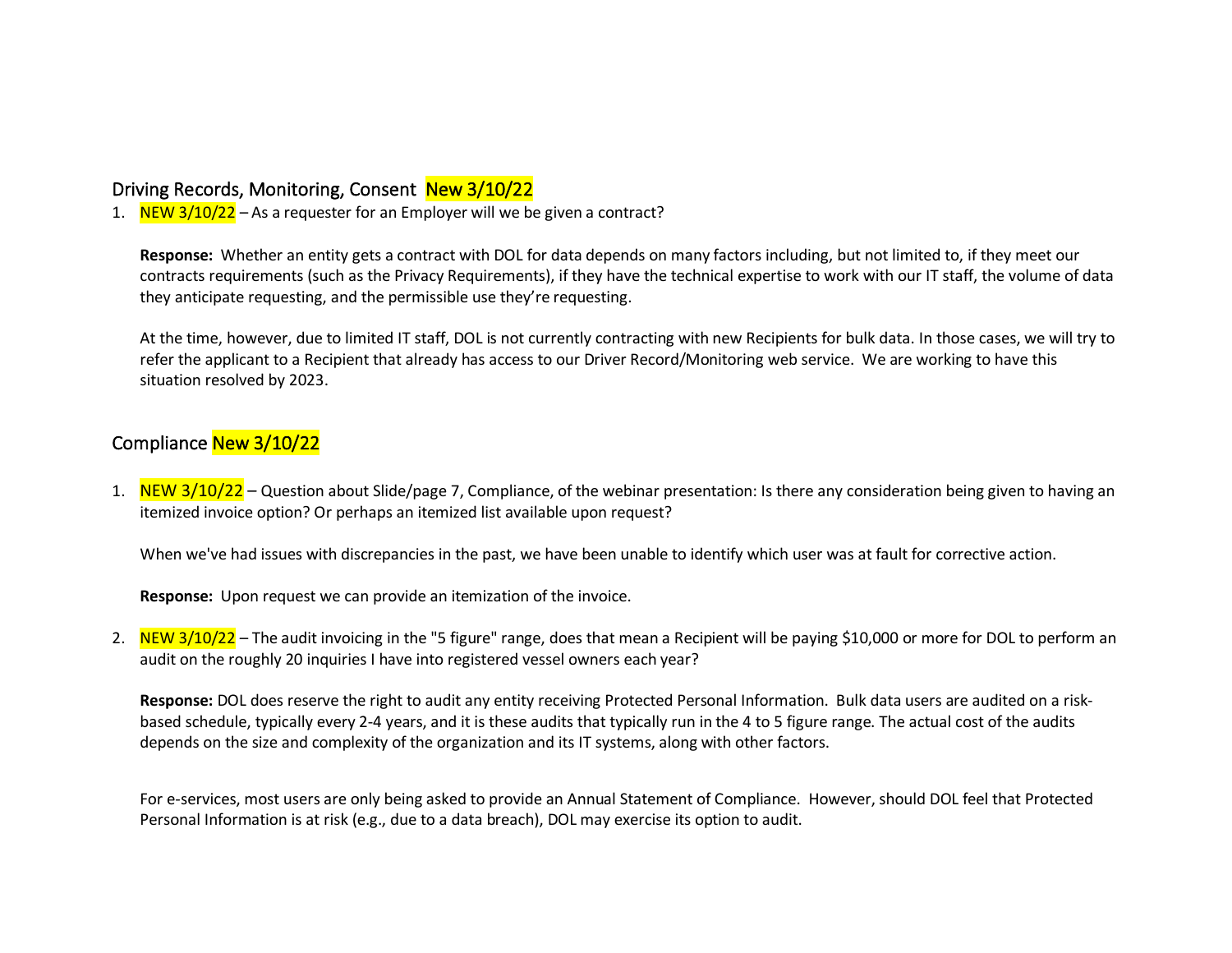3. NEW  $3/10/22$  – How often will the audit be done?

**Response:** Bulk data users are audited on a risk-based schedule, typically every 2-4 years.

For e-services, most users are only being asked to provide an Annual Statement Of Compliance. However, should DOL feel that Protected Personal Information is at risk (e.g., due to a data breach), DOL may exercise its option to audit.

4. NEW 3/10/22 - Please clarify your position of charging for reviewing data security audits. Is that isolated to reviewing "IT" Data Security Audits or are you intending to charge for the 3-year Permissible Use audit?

**Response:** For permissible use audits, DOL already charges for staff time to prepare for, conduct the audit and write the audit report. We are not changing that process.

For data security audits, currently the recipient pays a third-party entity to conduct the audit. Historically, DOL has not charged for staff time to review the audit. However, with the passage of SSB 5152, RCW 46.22.010 states that the cost of audits will not be the responsibility of DOL. Therefore, we're changing our invoicing process to include DOL's staff time to review the third-party audit.

5. NEW 3/10/22 – Can we get an estimated invoice prior to signing up, as we need to get approval prior for budgeting and asking for money?

**Response:** Yes. Please work with the Compliance staff for the estimate.

6. NEW 3/10/22 – Does DOL provide a privacy and security contact so that we can put our IT people in touch with DOL for questions and ensuring our approach will achieve compliance?

**Response:** DOL Compliance staff can help you interpret the Privacy requirements. However, they will not provide consulting services or make recommendations on how to comply with the requirements.

7. NEW 3/10/22 – My organization currently receives a file that includes gender and date of birth, but no name or other personal information. Will we be subject to audits in the future?

**Response:** Yes. As a result of SSB 5152, we now must protect identity information, such as gender and date of birth, the same as personal information, even though no name is provided in the file. As a result, at minimum we would expect to receive an annual statement of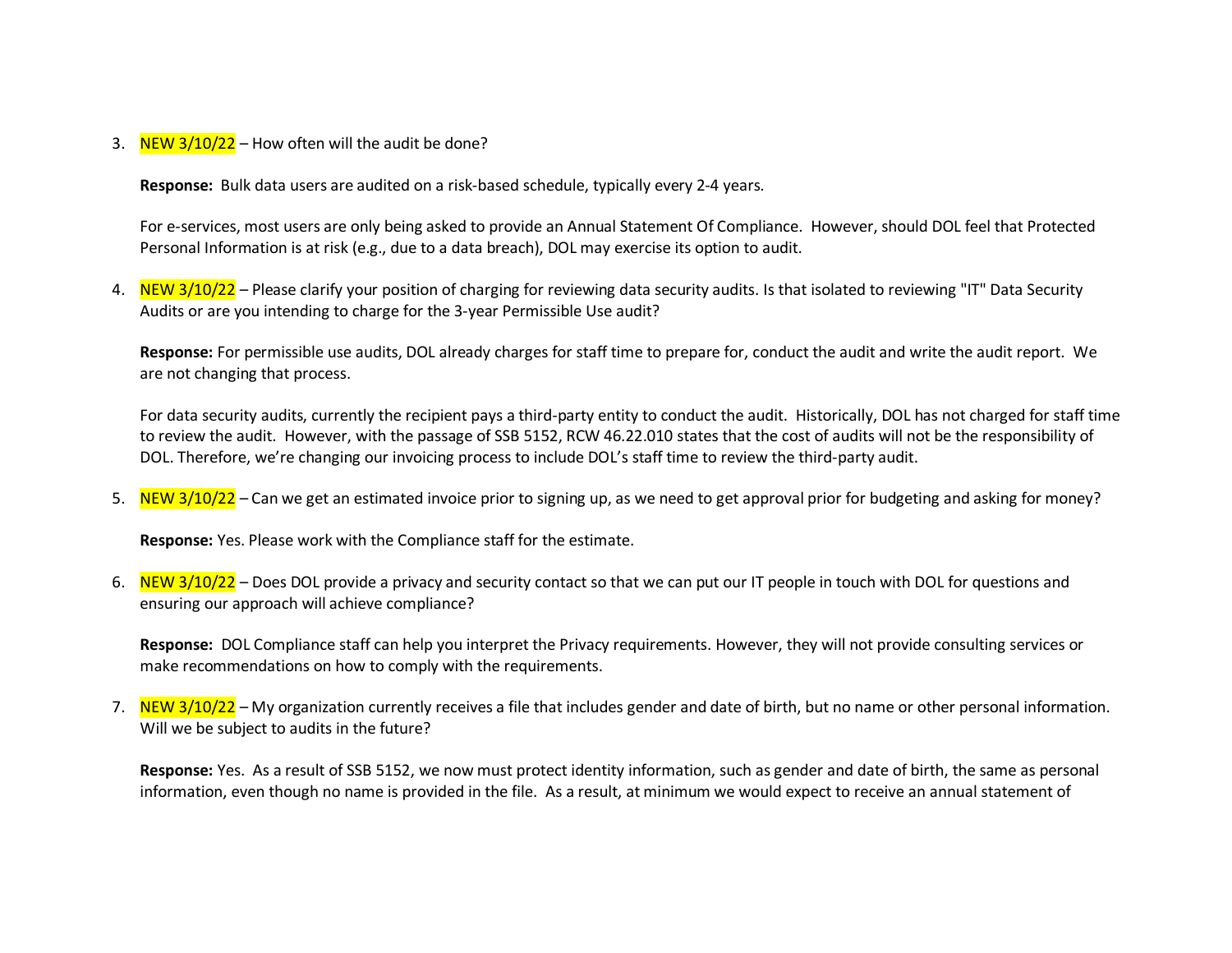compliance from you, and at some frequency you would need to have a data security and permissible use audit. We are transitioning to a risk-based audit schedule but have not finalized it. The audit due dates will be outlined in your new contract.

#### Record Retention / Destruction

1. As a state agency, we have a retention schedule filed with Secretary of State, will this qualify as our retention schedule justification?

**Response:** Governmental entities are expected to follow their approved records retention schedules. Please be prepared to share your approved retention schedule if asked by one of our auditors.

2. Can you please clarify why the Federal Credit Reporting Act (FCRA) data retention requirements aren't necessary when other jurisdictions require it?

**Response:** The Fair Credit Reporting Act (FCRA) does not appear to have a requirement to retain records for any length of time; rather, there is a disposal requirement that speaks to methods of disposal.

Under the FCRA, driver records are pulled when assembling a consumer report. If there is a federal requirement to retain the Protected Personal Information for a minimum period, please share the citation.

If other jurisdictions have laws in effect regarding minimum retention periods, then you should be prepared to provide DOL Compliance Auditors the citations from the various jurisdictions. DOL would expect that only the records pulled in each jurisdiction would be retained in alignment with the law cited.

3. I have kept all driving records that have been ran in a locked file cabinet. Do I need to shred old records? How long can I keep the records for an employee? This is for regular drivers, not commercial drivers.

**Response:** You can keep records until the intended use is achieved and there is no legal requirement to retain the Protected Personal Information. If other jurisdictions (i.e., another state) have laws in effect regarding minimum retention periods, then you should be prepared to provide DOL Compliance Auditors the citations from the various jurisdictions.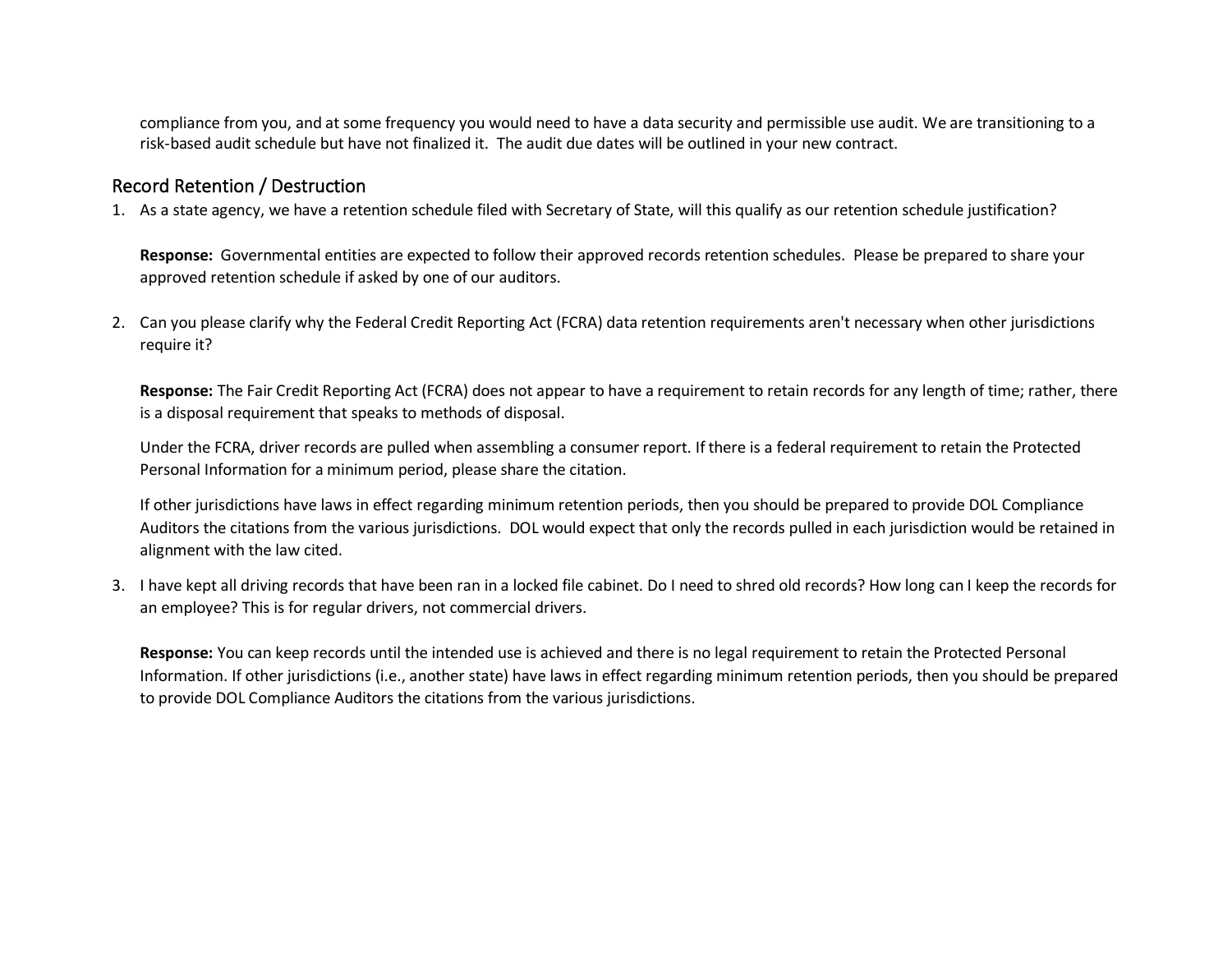### Research

1. In the WAC draft - Section 7 Research: the language includes "bona fide research organizations" - what makes an organization bona fide? This needs a definition or removal of subjectiveness; I would hate to see true research not performed because a person decides they are not "bona fide". Suggest adding "research organization" to definitions chapter and ditch the "bona fide" language.

**Response:** Section 1, *Definitions*, of the draft WAC includes a definition for "bona fide research organizations", stating "Bona fide research organization" means an entity, such as a university, that conducts non-commercial research using established scientific methods. There must be an intention to publish the research findings for wider scientific and public benefit, without restrictions or delay." To provide suggested edits to this definition, please submit them t[o DataContracts@dol.wa.gov.](mailto:DataContracts@dol.wa.gov)

#### Subrecipient, Customers, WA Addendum

1. In the draft data sharing template, Section 15, *Subrecipients*, third paragraph are you intending recipients to provide a list of all non-Protected Personal Information customers?

**Response:** We only need to know the names of the Customers if the Recipient is processing Protected Personal Information on their behalf.

By "Customer" we mean those entities that the Recipient is providing services to using data but is not receiving Protected Personal Information. This definition will be added to the WAC.

- 2. NEW 3/10/22: As we evaluate outsourcing of our call center and print/mail operations we need to fully understand how this might impact the permissible use and subrecipient provisions of our agreement. Specifically, we need to know whether:
	- Allowing an external call center to access WA DOL registered owner / vehicle data within our systems (view only) would require them to be subject to the permissible use/subrecipient requirements of the contract.
	- Using an external print/mail vendor to print/mail citations and notices would require them to be subject to the permissible use/subrecipient requirements of the contract.

**Response:** Our proposed definition of "Subrecipient" is any secondary or subsequent entity who receives protected personal information from a recipient or through a chain of entities originating with the recipient. This definition includes all subsidiaries or subcontractors of the recipient who have access to protected personal information. "Subrecipients" also include requesters and agents.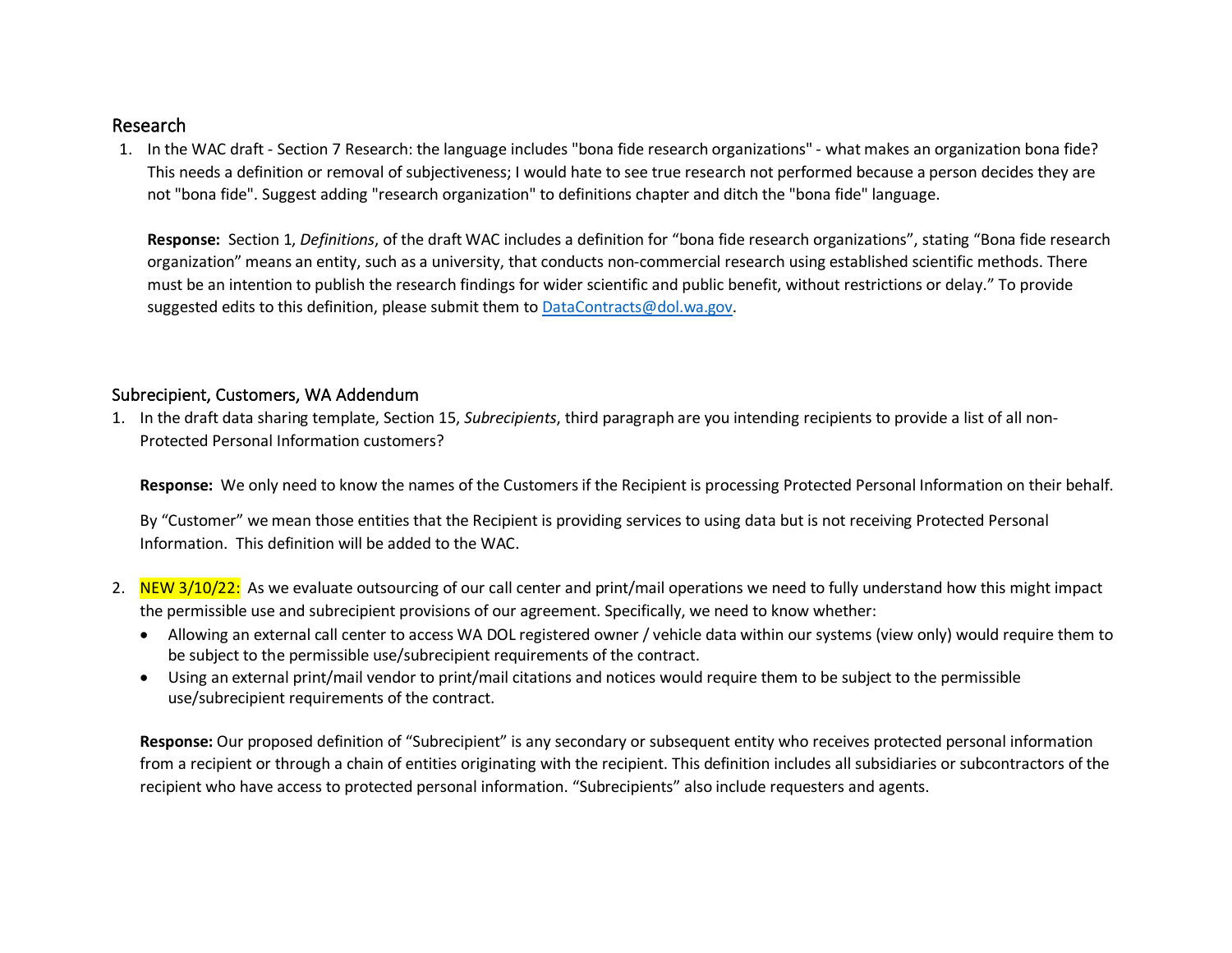<span id="page-15-0"></span>Your question has been helpful as we want to ensure that we're clear about the expectations. The intent is to ensure that Protected Personal Information is protected and used appropriately regardless of who has access to it, or how. Therefore, to answer your questions, yes, even if they access the Protected Personal Information through your system, they are subject to the permissible use and subrecipient requirements. Additionally, for printing/mailing services, these functions are part of the citation notification process and are permissible for that use.

3. NEW 3/10/22 – Flow Down Requirements- the Flow Down Requirements for sub recipients are much more extensive than previously required. We require that our customers have information security programs, privacy requirements, etc.; however, the specifics of the Exhibit A addendum are very extensive and will be more difficult to implement going forward. Additionally, requiring that the addendum be flowed through "verbatim" will be difficult from a commercial perspective. Typically, flow down requirements require that we would have terms substantially similar to those set forth herein, as a number of these requirements set forth in the addendum are already included in our customer agreements. Is there any appetite for changing to that structure here?

**Response:** We discovered during audits we conducted over the last few years that we were not clear on our intent to ensure that Protected Personal Information is protected regardless of how many times it is passed on. DOL is trying to clarify its requirements which exist in the current contract templates. The WA Addendum is a tool that Recipient can use to pass on those requirements to Subrecipients. However, the use of the WA Addendum is not required, as long as the Recipient passes on all the pertinent requirements to Subrecipients. The intent is to ensure that Washington residents' information is secured and used properly, no matter who has the data or how many times it has been passed down.

4. NEW 3/10/22 – Exhibit A "Washington Addendum", the requirements seem to assume the subrecipient is a data company. If a user is not in the data business, they are likely not to have the resources to comply with this much of this. An example would be a small auto manufacturer, they are not going to be able to comply with the 6 pages of terms and conditions.

**Response:** DOL expects that Protected Personal Information is protected at all levels, regardless of the size of the entity processing the Protected Personal Information. The WA Addendum provides guidance to any entity choosing to process Protected Personal Information (PPI). The focus is on protecting PPI from harm regardless of the type or size of enterprise given no entity is immune from attack. In fact, in 2021, in the example cited in the question, the biggest increase in breaches occurred in manufacturing and utilities, where the number of breaches more than doubled. $1$ 

<sup>1</sup> Viewed February 7, 2022; https://www.cnet.com/tech/services-and-software/record-number-of-data-breaches-reported-in-2021-new-reportsays/#:~:text=According%20to%20the%20Identity%20Theft,of%201%2C506%20set%20in%202017.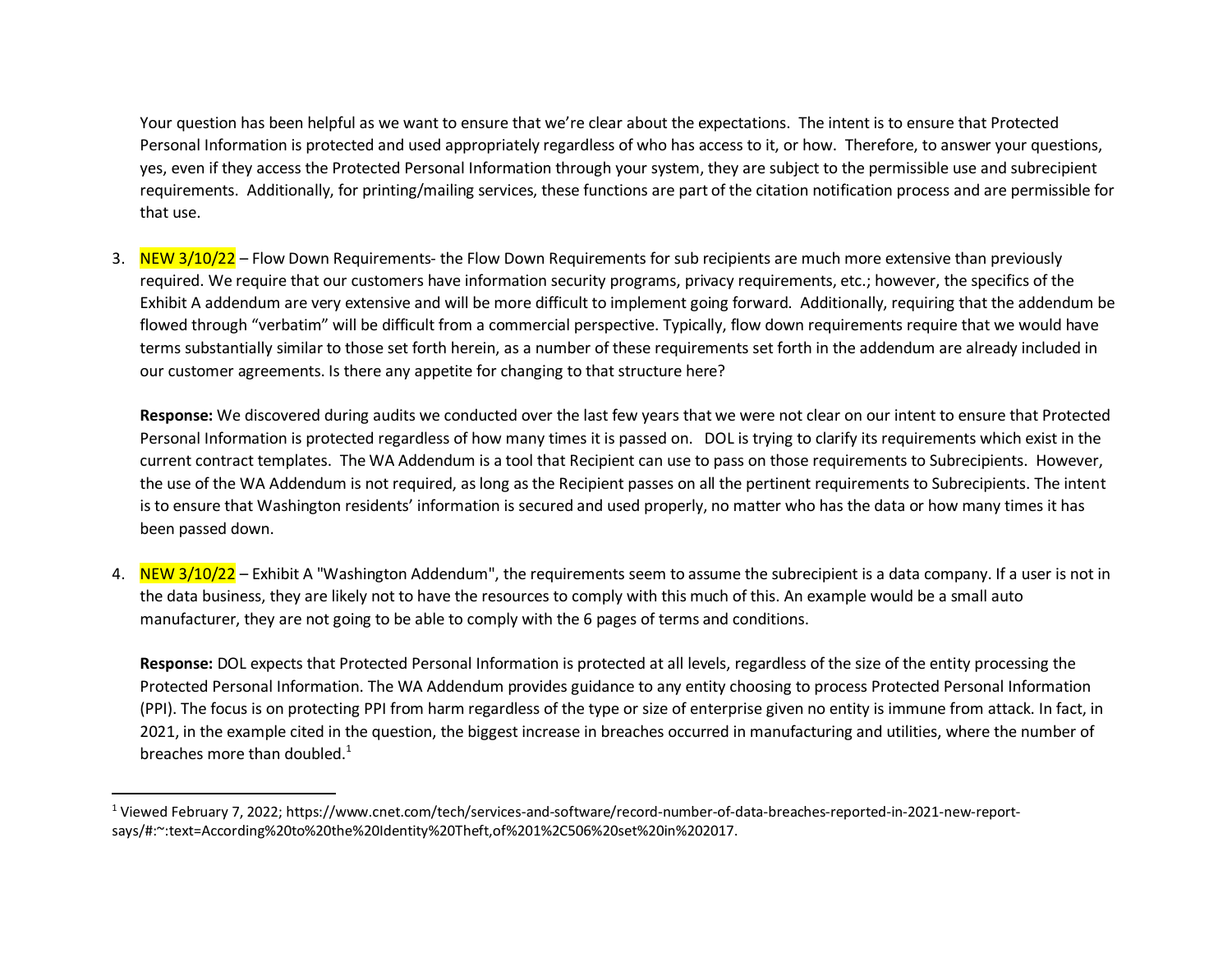<span id="page-16-0"></span>In 2021, it was reported that mid-sized businesses were 490% more likely to experience security breach since 2019. It was further reported most mid-sized companies don't invest in security solutions beyond the basics of email phishing and malware — and out of those who do, the vast majority (70%) of deployments are misconfigured, greatly compromising the defense perimeter.<sup>[2](#page-16-0)</sup>

The Coro report, cited in the above article, was based on data from more than 4,000 mid-size companies of between 100 and 1,500 employees operating in the retail, manufacturing, professional services, health care, transportation, and education industries.

Given the vulnerabilities that exist in organizations processing Protected Personal Information, DOL has a responsibility to its residents to ensure that every organization processing Protected Personal Information has necessary protections and policies in place to protect the information from harm. For organizations unable to comply with the requirements in the Addendum, the data sharing agreement allows for Agents, whereby the processing of Protected Personal Information can be performed by entities with the resources available to secure the information to DOL's standards.

5. NEW 3/10/22 – As Eric mentioned in one of the webinars, the term "subrecipient" has been an area of confusion regarding the DSA requirements. Please confirm or clarify expectations around vendors who, for example, provide IT support or manage IT systems that contains protected DOL data. Even though they don't "use" the data per se, but may come in contact with it as they support our IT systems are they considered a "subrecipient"? If yes, then the expectation is that our vendor contracts with this kind of vendor must include the new Exhibit A terms/conditions - and we must "audit" their compliance. Correct?

**Response:** That is correct. The draft WAC defines "Subrecipient" as any secondary or subsequent entity who receives Protected Personal Information from a recipient or through a chain of entities originating with the recipient. This definition includes all subsidiaries or subcontractors of the recipient who have access to protected personal information. "Subrecipients" also include requesters and agents.

This definition includes any contractor that may have access to the Protected Personal Information, including IT staff, printers, collections agencies, etc.

<sup>2</sup> Viewed February 7, 2022;<https://venturebeat.com/2021/11/20/report-mid-sized-businesses-are-490-more-likely-to-experience-security-breach-since-2019/>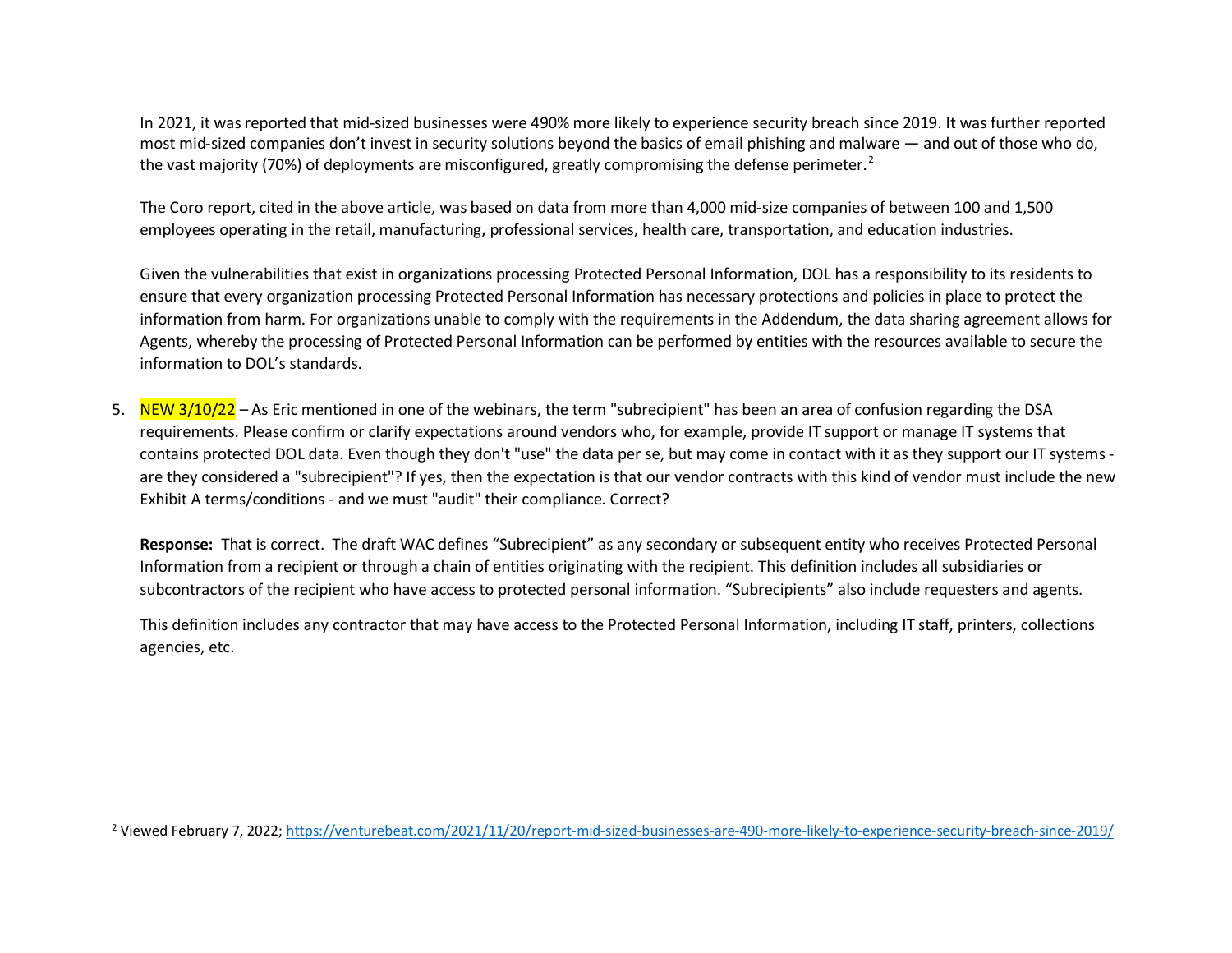## Specific Contract Template Sections New March 10, 2022

- 1. NEW 3/10/22 Section 12, Permissible Use. Unless Recipient has prior written approval from DOL, Data containing Protected Personal Information must not be used to validate the accuracy of data received from other sources. Is the DOL saying that you will not allow use of DPPA 3(A)? The DPPA 3(A) states:
	- "For use in the normal course of business by a legitimate business or its agents, employees, or contractors, but only—
		- (A) to verify the accuracy of personal information submitted by the individual to the business or its agents, employees, or contractors; and
		- (B) if such information as so submitted is not correct or is no longer correct, to obtain the correct information, but only for the purposes of preventing fraud by, pursuing legal remedies against, or recovering on a debt or security interest against, the individual

**Response:** As pointed out in the question, you must have prior written permission from DOL before doing so.

According to the DPPA, "personal information" means information that identifies an individual [emphasis added], including an individual's photograph, social security number, driver identification number, name, address (but not the 5-digit zip code), telephone number, and medical or disability information, but does not include information on vehicular accidents, driving violations, and driver's status.

A person's identity information is not associated with their vehicle record. Therefore, DPPA 3(A) does not apply to vehicle records.

However, it is a permissible use for driver data. If DOL does not provide authorization in its contract, and a business needs to verify the accuracy of the personal information given them, they can make a public disclosure request through the NextRequest portal at: [https://wadolpublicrecords.nextrequest.com/.](https://wadolpublicrecords.nextrequest.com/)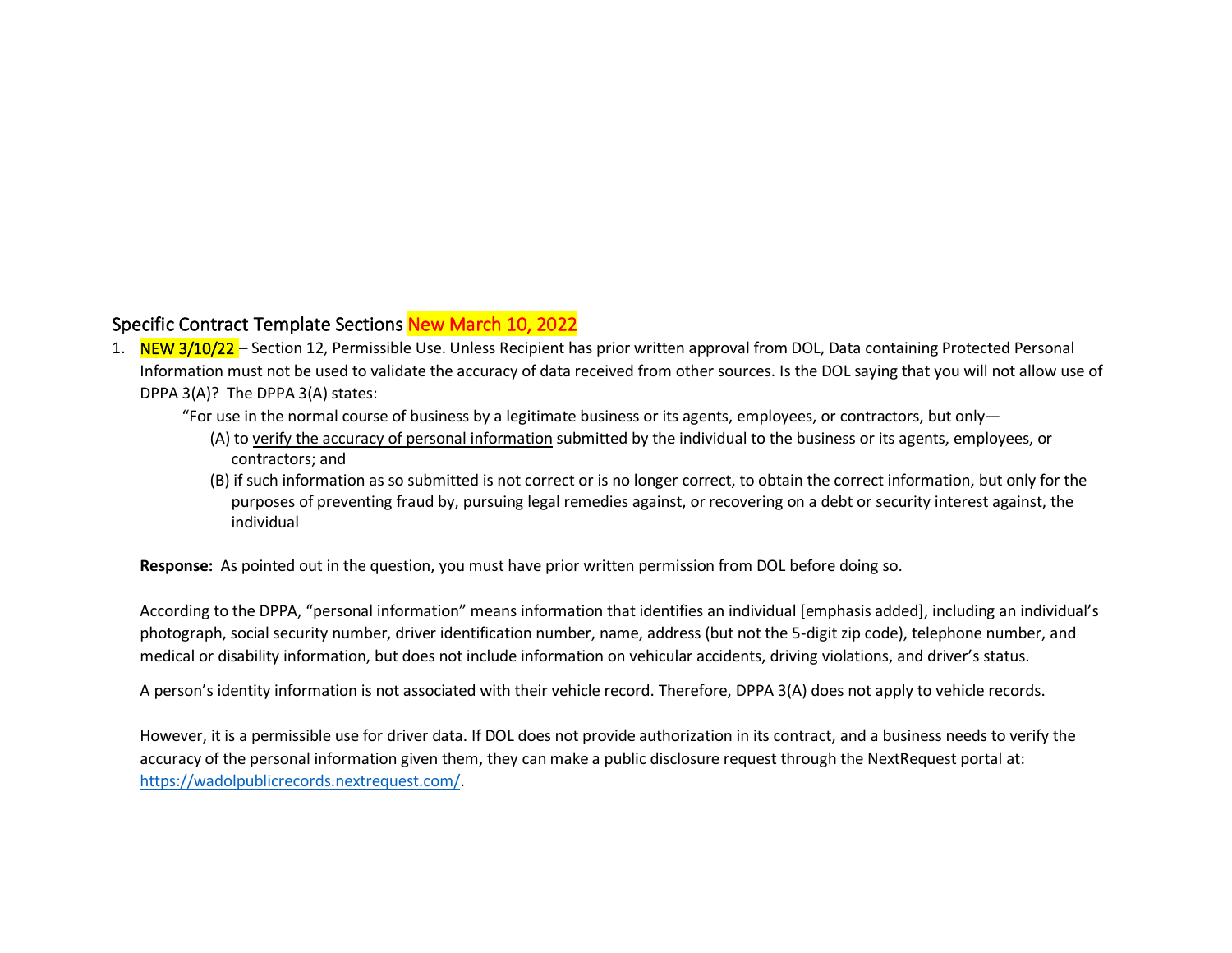2. NEW 3/10/22 – Section 13, Security Incident / Breach Notification. Recipient must notify DOL within 24 hours of an Incident or Breach discovery, including Incidents and Breaches occurring at a Subrecipient – Our corporate policy states that we will notify within 48 hours of a confirmed breach.

**Response:** 48 hours may be a reasonable response; however, we're waiting for all stakeholder input before making any changes. Currently, we require notice within 24 hours from discovery, as RCW 19.255.010 requires that entities notify persons following discovery of the breach. Because DOL licenses the use of its data to Recipients, it must know such events within 24 hours of discovery. This helps us know that an incident has happened, and so we can be involved in the incident response.

3. NEW 3/10/22 – Section 44, Records Access, Inspections and Maintenance. The requirements set forth in this section are extensive and will create administrative burdens. If there is a way to pare this requirement back to the necessary items that would be preferable.

**Response**: Washington contracting regulations that both parties keep records of the contract relationship for six years beyond the end of the contract. There has been some confusion in the past about what needs to be retained. This revised clause was an attempt to make clarification. Could you please help us understand the parts you think may be burdensome? Thank you.

4. NEW 3/10/22 – Attachment B, Privacy and Security Requirements. The federal Fair Credit Reporting Act (FCRA) and Driver Privacy Protect Act, and threat of future litigation, are in themselves not a legitimate business purpose for retaining Protected Personal Information after the Permissible Use is fulfilled. The FCRA requires that Datalink as a consumer reporting agency retain the data for a certain period of time. We are obligated as a consumer reporting agency to retain information to comply with our FCRA requirements. Additionally, when the data is used for an insurance use case, insurance carriers may be required under applicable laws to retain information in connection with underwriting.

**Response:** Please see the response under the section titled Record Retention / Destruction, question number 2.

## Penalties New 3/10/2022

1. NEW 3/10/22 – RCW 46.22.010 allows DOL to assess civil penalties of up to \$20,000 per incident. How does DOL administer this statute?

**Response:** Since this is a new law, DOL is currently working developing those processes, consistent with other state and federal agencies enforcement of similar statutes or provisions.